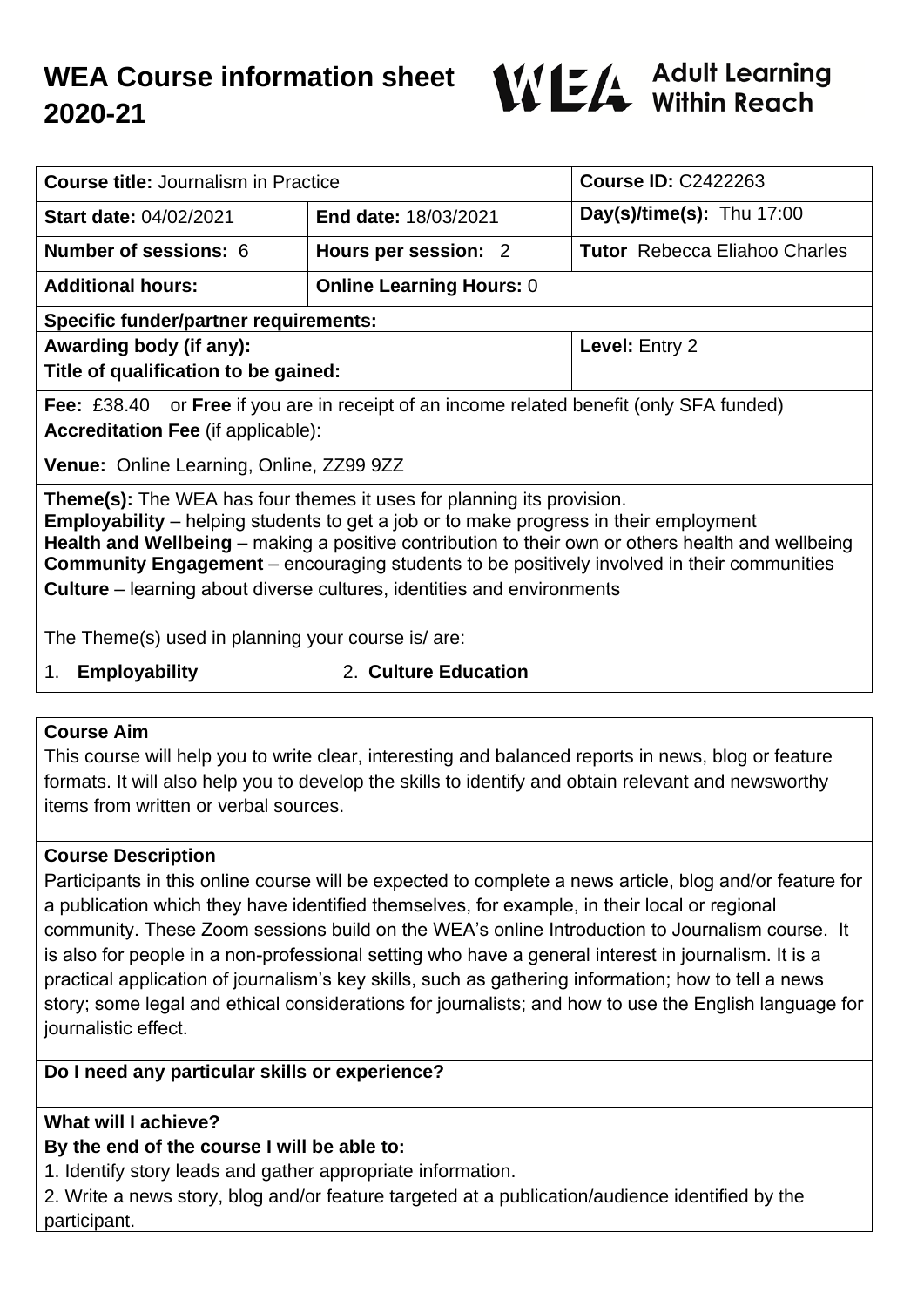3. Explain how your news story, blog and/or feature meets ethical and legal standards.

# **What teaching methods will be used and will there be work outside of the class?**

- The WEA's digital learning platform, Canvas will be used to provide resources or to support lessons, enable assessment, provide learner feedback and for other activities for individuals away from the course. If you want to understand more about our digital learning platform please visit: http://bit.ly/WEAonline

- The WEA tutor will use a range of different teaching and learning methods and encourage you and the group to be actively involved in your learning

- You may be asked to undertake additional work in your own time to support your learning

- Activities may include tutor presentation, small group work, online discussions, quizzes, short tasks, reading;

You will be asked to write a news story, blog and/or feature article in your own time to support your learning.

# **What kind of feedback can I expect from the tutor?**

- A range of informal activities will be used by the tutor to see what you are learning which may include quizzes, question and answer, small projects and discussion

- You will be encouraged to share your work with the group and discuss your learning
- You will be encouraged to consider other students work and give your opinions and suggestions
- Feedback from your tutor will be given for your final draft at the end of the course.

# **What else do I need to know? Is there anything I need to bring?**

- What you need: You will need an internet connection, speakers, a microphone and a webcam so that you can use our video learning platform, Zoom. If you'd like to understand more Zoom please visit: http://bit.ly/ZoomSpec

- You will also need access to the internet outside of your sessions. You could do this using a smart phone, tablet, laptop or a desktop computer (at home or through a library etc.).

- You will need a personal email address to join the WEA's digital learning platform, Canvas so that you can receive resources, record your progress and achievement and to work with others and share ideas. If you want to understand more about our digital learning platform please visit: http://bit.ly/WEAonline

- Notebook, pen and paper or other way of building up a personal glossary and taking notes. If you have both a laptop/PC and a tablet, it's useful to use the tablet to access Canvas simultaneously during the Zoom sessions.

# **Pre-course work, reading and information sources**

- Please complete the Learning Outcomes and other Canvas activities in "Complete These Before Your Course" and introduce yourself in the "Information about this course" module

# **Possible next steps after this course (including career opportunities if appropriate)**

- Progress to another WEA course

- Progress to a course with another provider